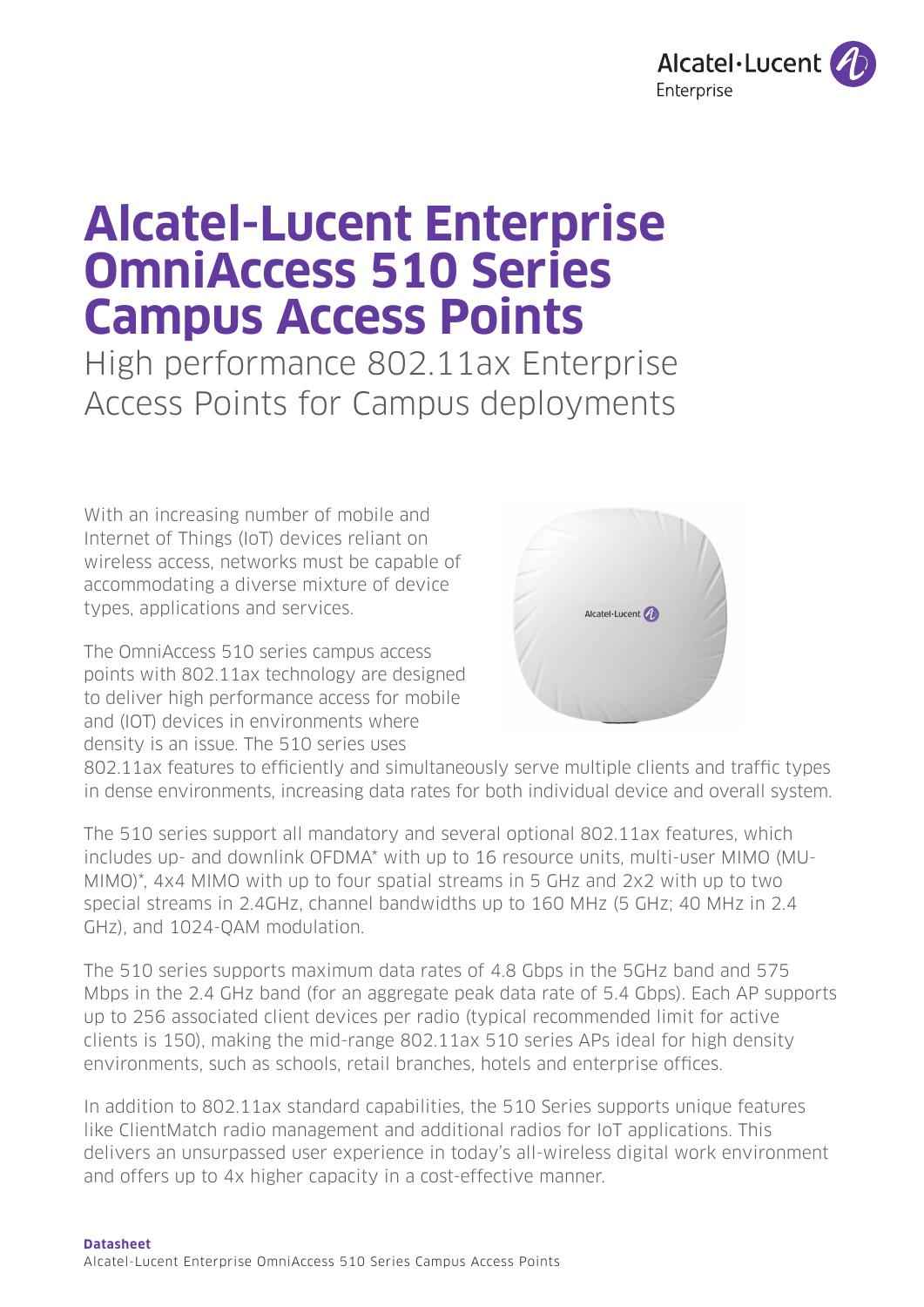# **Key features**

- High performance Dual Radio 802.11ax AP with OFDMA\* and Multi-User MIMO (MU-MIMO)\*
- Supports all mandatory and several optional 802.11ax features\*
- Maximum data rates of 4.8Gbps in the 5GHz band and 575Mbps in the 2.4GHz band (for an aggregate peak data rate of 5.4Gbps)
- Mid-range 802.11ax 510 series APs ideal for high density environments, such as schools, retail branches, hotels and enterprise offices
- Includes Bluetooth 5 and Zigbee radios for IoT use-case

# **High efficiency**

The OmniAccess 510 Series will efficiently and simultaneously serve multiple clients, increasing data rates for both individual devices and as an overall system. Two key features of 802.11ax are multi-user connectivity and enhanced efficiency using Orthogonal Frequency Division Multiple Access (OFDMA)\* and multi-user – multiple input multiple output (MU-MIMO)\*.

Multi-user transmission with downlink and uplink OFDMA — OFDMA increases user data rates and also reduces latency, especially for large numbers of devices with short frames or low data-rate requirements, such as voice and IoT devices. By providing multi-user capabilities, a channel can be divided in the frequency domain, and multiple transmissions can be carried simultaneously.

OFDMA is particularly effective in raising network efficiency and capacity where there are many devices, short frames, or low data-rate streams.

Multi user transmission with downlink multi-user MIMO — MU-MIMO is another multi-user capability, originally introduced in 802.11ac. This improves network capacity by allowing multiple devices to transmit simultaneously.

Energy efficiency — As higher performance 802.11ax access points will handle a greater number of devices and traffic, they will be driving the need for more power consumption.

## **Unsurpassed performance**

In addition to the standard 802.11ax capabilities, ClientMatch\* technology will automatically detect and classify mobile devices with common characteristics, group these devices, and match them with the best APs and radios to optimize performance of the network. For example, ClientMatch will automatically attempt to group 802.11ax capable devices onto available AP radios with equivalent capabilities, so that the performance benefits of Orthogonal Frequency Division Multiple Access (OFDMA)\* are maximized. This means increased network performance and a boost in network capacity.

The AP510 series run on AOS-W 8, which delivers always-on networking via features like LiveUpgrade, Controller Clustering and seamless fail-over. AOS-W 8 also includes AirMatch, which provides machine learning technology to automatically optimize the performance of a wireless network by tuning the radio frequencies (RF) of the access points.

## **IoT ready**

The 802.11ax technology also provides unique benefits for IoT devices ranging from dedicated channels in OFDMA which is simultaneous transmission of IoT connections with low latency, to power saving options with Target Wake Time (TWT)\* to save battery life.

In addition, the 510 series support an integrated Bluetooth 5 and Zigbee radio, as well as a USB port for maximum flexibility, providing secure and reliable connectivity for IoT devices.

\*Feature not supported in initial release; it will be enabled in a future software release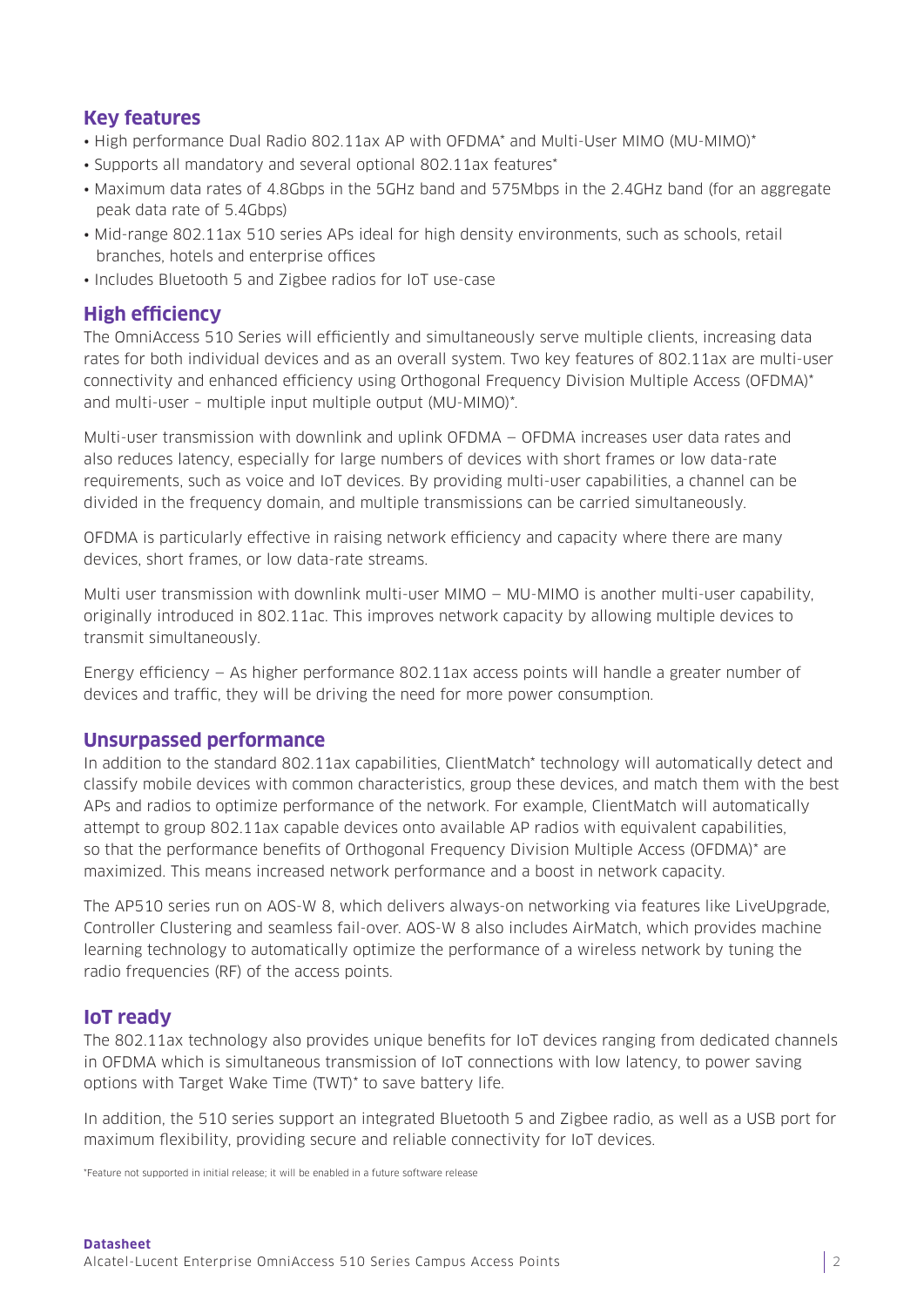# **Additional features**

- Unified AP support: flexibility to deploy in either controller-based (AOS-W) or controller-less (InstantOS) networks
- Dual Radio 802.11ax access point with OFDMA\* and Multi-User MIMO (MU-MIMO)\*
	- ¬ Supports up to 4.8 Gbps in the 5 GHz band (with 4SS/HE160 clients) and up to 575 Mbps in the 2.4 GHz band (with 2SS/HE40 clients)
	- ¬ Up to 16 OFDMA resource units and up to 256 associated client devices per radio (typical recommended limit for active clients is 150)
	- ¬ Antenna polarization diversity for optimized RF performance
- SmartRate uplink Ethernet port (E0)
	- ¬ Supports up to 2.5 Gbps with NBase-T and IEEE 802.3bz Ethernet compatibility
	- ¬ Backwards compatible with 100/1000Base-T
- Built-in Bluetooth 5 and Zigbee radio
	- ¬ Enables a wide range of IoT use-cases
- Advanced Cellular Coexistence (ACC)
	- ¬ Minimizes interference from 3G/4G cellular networks, distributed antenna systems and commercial small cell/femtocell equipment
- Quality of service for unified communications applications
	- ¬ Supports priority handling and policy enforcement for unified communication apps, including Skype for Business with encrypted videoconferencing, voice, chat and desktop sharing
- AppRF technology leverages deep packet inspection to classify and block, prioritize, or limit bandwidth for thousands of applications in a range of categories
- Best-in-class RF Management
	- ¬ Integrated AirMatch technology manages the 2.4 GHz and 5 GHz radio bands and actively optimizes the RF environment including channel width, channel selection and transmit power
	- ¬ Adaptive Radio Management (ARM) technology provides airtime fairness and ensures that APs stay clear of all sources of RF interference to deliver reliable, high-performance WLANs
- Spectrum analysis\*
	- ¬ Capable of part-time or dedicated air monitoring, the spectrum analyzer remotely scans the 2.4 GHz and 5 GHz radio bands to identify sources of RF interference from 20 MHz through 160 MHz operation
- Secure Core
	- ¬ Device assurance: Use of Trusted Platform Module (TPM) for secure storage of credentials and keys as well as secure boot
	- ¬ Integrated wireless intrusion protection offers threat protection and mitigation, and eliminates the need for separate RF sensors and security appliances
	- ¬ IP reputation and security services identify, classify, and block malicious files, URLs and IPs, providing comprehensive protection against advanced online threats
	- ¬ SecureJack-capable for secure tunneling of wired Ethernet traffic
- Intelligent Power Monitoring (IPM)
	- ¬ Enables the AP to continuously monitor and report its actual power consumption and opt make autonomous decisions to disable certain capabilities based on the amount of power available to the unit
	- ¬ Software configurable to disable capabilities in specified order of priority
	- ¬ The IPM feature applies when the unit is powered by a PoE source Deployment options
	- ¬ The OmniAccess 510 Series APs offer a choice of deployment and operating modes to meet your unique management and deployment requirements: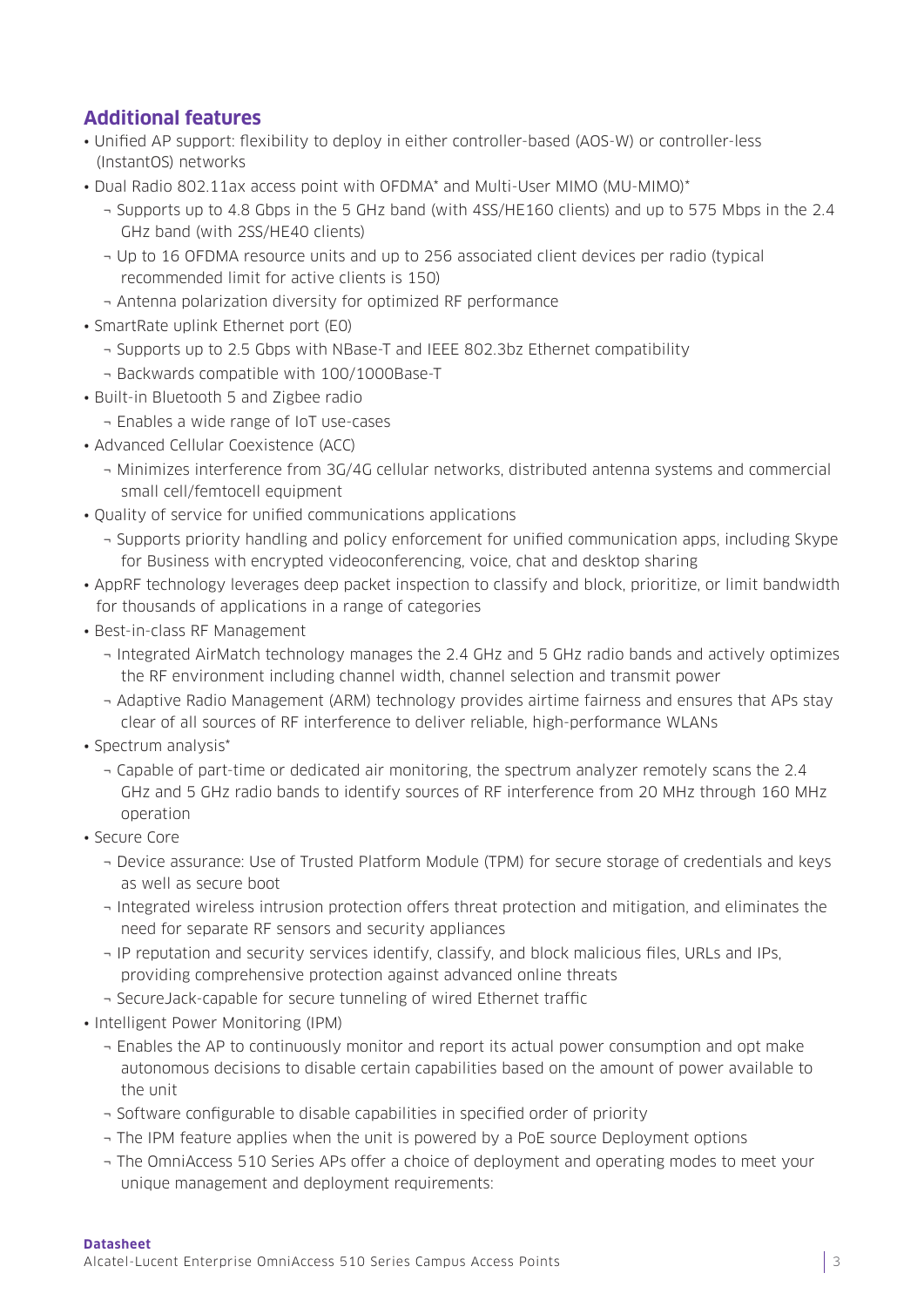- Controller-based mode When deployed in conjunction with an Mobility Controller, OmniAccess 510 Series APs offer centralized configuration, data encryption, policy enforcement and network services, as well as distributed and centralized traffic forwarding.
- Controller-less (Instant) mode The controller function is virtualized in a cluster of APs in Instant mode. As the network grows and/or requirements change, Instant deployments can easily migrate to controller-based mode.
- Remote AP (RAP) mode for branch deployments.
- Air monitor (AM) for wireless IDS, rogue detection and containment.
- Spectrum analyzer (SA), dedicated or hybrid, for identifying sources of RF interference.\*
- Secure enterprise mesh portal or point.\*

## **Technical specifications**

#### **Hardware variants**

- AP514: External antenna models
- AP515: Internal antenna models

#### **Wi-Fi radio specifications**

- AP type: Indoor, dual radio, 5 GHz 802.11ax 4x4 MIMO and 2.4 GHz 802.11ax 2x2 MIMO
- 5 GHz radio:
	- ¬ Four spatial stream Single User (SU) MIMO for up to 4.8 Gbps wireless data rate to individual 4SS HE160 802.11ax client devices  $(max)^*$
	- ¬ Two spatial stream Single User (SU) MIMO for up to 1.2 Gbps wireless data rate to individual 2SS HE80 802.11ax client devices (typical)\*
	- ¬ Four spatial stream Multi User (MU) MIMO for up to 4.8 Gbps wireless data rate to up to four 1SS or two 2SS HE160 802.11ax DLMU- MIMO capable client devices simultaneously (max)\*
	- ¬ Four spatial stream Multi User (MU) MIMO for up to 2.4 Gbps wireless data rate to up to four 1SS or two 2SS HE80 802.11ax DLMU-MIMO capable client devices simultaneously (typical)\*
- 2.4 GHz radio:

**Datasheet**

- ¬ Two spatial stream Single User (SU) MIMO for up to 575 Mbps wireless data rate to individual 2SS HE40 802.11ax client devices or to two 1SS HE40 802.11ax DLMU-MIMO capable client devices simultaneously (max)
- ¬ Two spatial stream Single User (SU) MIMO for up to 287 Mbps wireless data rate to individual 2SS HE20 802.11ax client devices or to two 1SS HE20 802.11ax DLMU-MIMO capable client devices simultaneously (typical)
- Support for up to 256 associated client devices per radio (typical recommended limit for active clients is 150), and up to 16 BSSIDs per radio
- Supported frequency bands (countryspecific restrictions apply):
	- ¬ 2.400 to 2.4835 GHz
	- ¬ 5.150 to 5.250 GHz
	- ¬ 5.250 to 5.350 GHz
	- ¬ 5.470 to 5.725 GHz
	- ¬ 5.725 to 5.850 GHz
- Available channels: Dependent on configured regulatory domain
- Dynamic frequency selection (DFS) optimizes the use of available RF spectrum
- Supported radio technologies:
- ¬ 802.11b: Direct-sequence spreadspectrum (DSSS)
- ¬ 802.11a/g/n/ac: Orthogonal frequency-division multiplexing (OFDM)
- ¬ 802.11ax: Orthogonal frequencydivision multiple access (OFDMA) with up to 16 resource units (for an 80 MHz channel)\*
- Supported modulation types:
- ¬ 802.11b: BPSK, QPSK, CCK
- ¬ 802.11a/g/n: BPSK, QPSK, 16-QAM, 64-QAM, 256-QAM (proprietary extension)
- ¬ 802.11ac: BPSK, QPSK, 16-QAM, 64-QAM, 256-QAM, 1024-QAM (proprietary extension)
- ¬ 802.11ax: BPSK, QPSK, 16-QAM, 64-QAM, 256-QAM, 1024-QAM
- 802.11n high-throughput (HT) support: HT20/40
- 802.11ac very high throughput (VHT) support: VHT20/40/80/160
- 802.11ax high efficiency (HE) support: HE20/40/80/160
- Supported data rates (Mbps) : ¬ 802.11b: 1, 2, 5.5, 11
- ¬ 802.11a/g: 6, 9, 12, 18, 24, 36, 48, 54
- ¬ 802.11n (2.4 GHz): 6.5 to 300 (MCS0 to MCS15, HT20 to HT40)
- ¬ 802.11n (5 GHz): 6.5 to 600 (MCS0 to MVC31, HT20 to HT40)
- ¬ 802.11ac: 6.5 to 3,467 (MCS0 to MCS9, NSS = 1 to 4, VHT20 to VHT160)
- ¬ 802.11ax (2.4 GHz): 3.6 to 574 (MCS0 to MCS11, NSS = 1 to 2, HE20 to HE40)
- 802.11ax (5 GHz): 3.6 to 4,803 (MCSO to MCS11, NSS = 1 to 4, HE20 to HE160)
- 802.11n/ac packet aggregation: A-MPDU, A-MSDU
- Transmit power: Configurable in increments of 0.5 dBm
- Maximum (aggregate, conducted total) transmit power (limited by local regulatory requirements):
	- ¬ 2.4 GHz band: +21 dBm (18dBm per chain)
	- ¬ 5 GHz band: +24 dBm (18 dBm per chain)

Note: conducted transmit power levels exclude antenna gain. For total (EIRP transmit power, add antenna gain.

- Advanced Cellular Coexistence (ACC) minimizes the impact of interference from cellular networks
- Maximum ratio combining (MRC) for improved receiver performance
- Cyclic delay/shift diversity (CDD/ CSD) for improved downlink RF performance
- Space-time block coding (STBC) for increased range and improved reception
- Low-density parity check (LDPC) for high-efficiency error correction and increased throughput
- Transmit beam-forming (TxBF) for increased signal reliability and range
- 802.11ax Target Wait Time (TWT) to support low-power client devices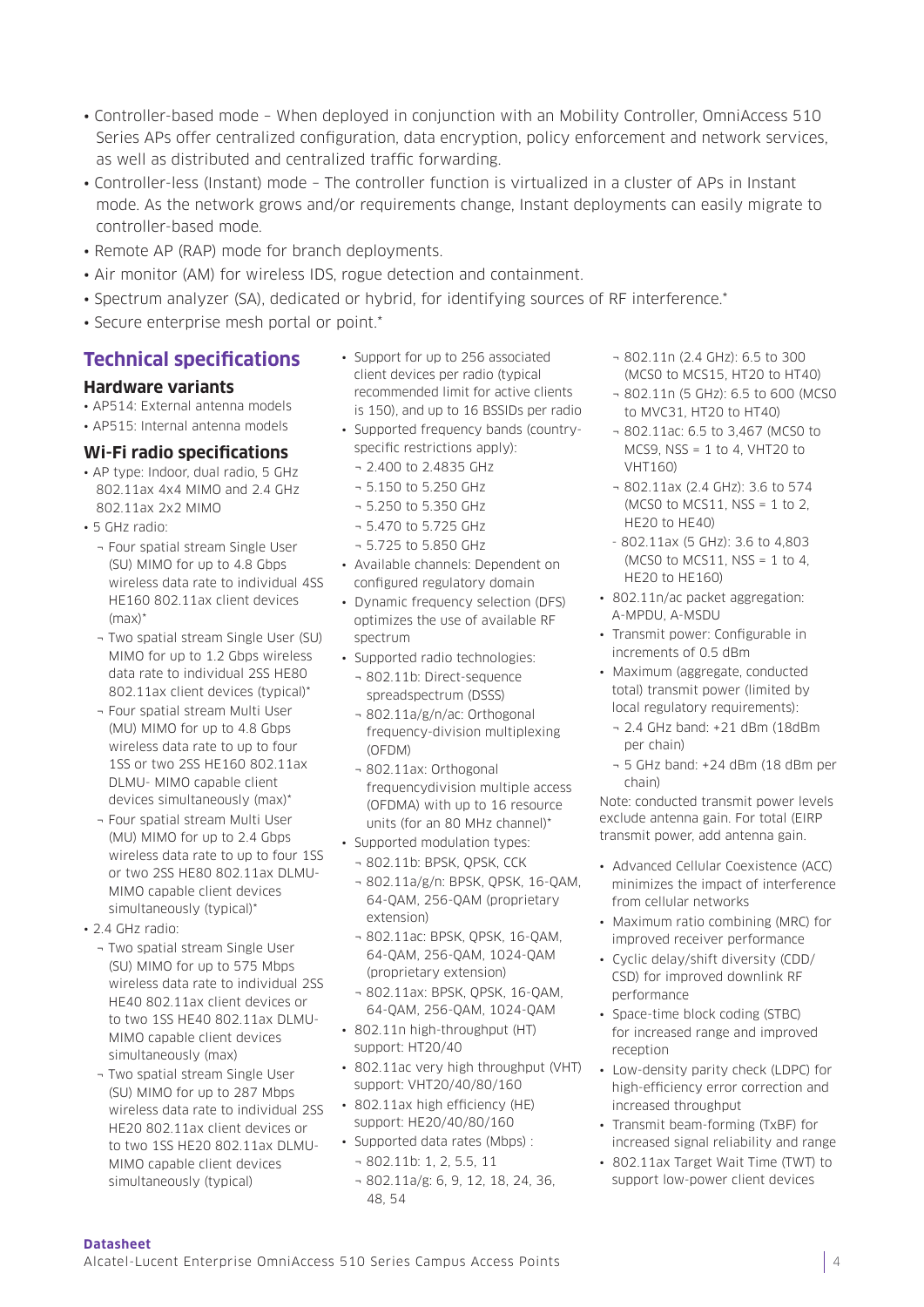#### **Wi-Fi antennas**

- AP514: Four (female) RP-SMA connectors for external dual band antennas (A0 through A3, corresponding with radio chains 0 through 3). Worst-case internal loss between radio interface and external antenna connectors (due to diplexing circuitry): 1.3 dB in 2.4 GHz and 1.7 dB in 5 GHz.
- AP515: Four integrated dual-band downtilt omni-directional antennas for 4x4 MIMO with peak antenna gain of 4.2 dBi in 2.4 GHz and 7.5 dBi in 5 GHz. Built-in antennas are optimized for horizontal ceiling mounted orientation of the AP. The downtilt angle for maximum gain is roughly 30 degrees.
	- ¬ Combining the patterns of each of the antennas of the MIMO radios, the peak gain of the effective perantenna pattern is 3.8 dBi in 2.4 GHz and 4.6 dBi in 5 GHz.

## **Additional interfaces**

- E0: SmartRate port (RJ-45, maximum negotiated speed 2.5 Gbps)
	- ¬ Auto-sensing link speed (100/1000/2500BASE-T) and MDI/ MDX
	- ¬ 2.5 Gbps speed complies with NBase-T and 802.3bz specifications
	- ¬ PoE-PD: 48Vdc (nominal) 802.3af/ at/bt (class 3 or higher)
	- ¬ 802.3az Energy Efficient Ethernet (EEE)
- E1: 10/100/1000BASE-T Ethernet network interface (RJ-45)
	- ¬ Auto-sensing link speed and MDI/ MDX
	- ¬ 802.3az Energy Efficient Ethernet (EEE)
- Link aggregation (LACP) support between both network ports for redundancy and increased capacity
- DC power interface: 12 Vdc (nominal,  $± 5%$ ), accepts 2.1 mm/5.5 mm center-positive circular plug with 9.5 mm length
- USB 2.0 host interface (Type A connector)
	- ¬ Capable of sourcing up to 1A/5W to an attached device
- Bluetooth 5 and Zigbee (802.15.4) radio
	- ¬ Bluetooth 5: up to 8 dBm transmit power (class 1) and -95 dBm receive sensitivity
- ¬ Zigbee: up to 8 dBm transmit power and -97 dBm receive sensitivity
- ¬ Integrated vertically polarized omnidirectional antenna with roughly 30 degrees downtilt and peak gain of 3.5 dBi (AP515) or 4.9 dBi (AP514)
- Visual indictors (two multi-color LEDs): for System and Radio status
- Reset button: factory reset, LED mode control (normal/off)
- Serial console interface (proprietary, micro-B USB physical jack)
- Kensington security slot

#### **Power sources and power consumption**

- The AP supports direct DC power and Power over Ethernet (PoE; on port E0)
- When both power sources are available, DC power takes priority over PoE
- Power sources are sold separately; see the ordering Information section below for details
- When powered by DC or 802.3at (class 4) / 802.3bt (class 5) PoE, the AP will operate without restrictions.
- When powered by 802.3af (class 3) PoE and with the IPM feature enabled, the AP will start up in unrestricted mode, but it may apply restrictions depending on the PoE budget and actual power. What IPM restrictions to apply, and in what order, is programmable.
- Operating the AP with an 802.3af (class 3 or lower) PoE source and IPM disabled is not supported.
- Maximum (worst-case) power consumption:
- ¬ DC powered: 16.0 W
- ¬ PoE powered (802.3af, IPM enabled): 13.5 W
- ¬ PoE powered (802.3at/bt): 20.8 W
- ¬ All numbers above are without an external USB device connected. When sourcing the full 5 W power budget to such a device, the incremental (worst-case) power consumption for the AP is up to 5.7 W (PoE powered) or 5.5 W (DC powered).
- ¬ Maximum (worst-case) power consumption in idle mode: 12.6 W (PoE) or 9.7W (DC)

• Maximum (worst-case) power consumption in deep-sleep mode: 5.9 W (PoE) or 1.5 W (DC)

#### **Mounting details**

A mounting bracket has been preinstalled on the back of the AP. This bracket is used to secure the AP to any of the (sold separately) mount kits; see the ordering information section below for details.

#### **Mechanical specifications**

- Dimensions/weight (AP515; unit, excluding mount bracket):
	- ¬ 200 mm (W) x 200 mm (D) x 46 mm (H)/7.9" (W) x 7.9" (D) x 1.8" (H)
	- ¬ 810 g/28.5 oz
- Dimensions/weight (AP515; shipping):
	- ¬ 230 mm (W) x 220 mm (D) x 72 mm (H)/9.1" (W) x 8.7" (D) x 2.8"  $(H)$
	- ¬ 1010 g/35.5 oz

## **Environmental specifications**

• Operating conditions

- ¬ Temperature: 0° C to +50° C/ +32° F to +122° F
- ¬ Humidity: 5% to 93% noncondensing
- ¬ AP is plenum rated for use in airhandling spaces
- ¬ ETS 300 019 class 3.2 environments
- Storage and transportation conditions
	- ¬ Temperature: -40° C to +70° C/ -40° F to +158° F
	- ¬ Humidity: 5% to 93% noncondensing
	- ¬ ETS 300 019 classes 1.2 and 2.3 environments

#### **Reliability**

Mean Time Between Failure (MTBF): 560,000 hrs (64 yrs) at +25°C operating temperature.

#### **Regulatory compliance**

- FCC/ISED
- CE Marked
- RED Directive 2014/53/EU
- EMC Directive 2014/30/EU
- Low Voltage Directive 2014/35/EU
- UL/IEC/EN 60950

• EN 60601-1-1, EN60601-1-2 For more country-specific regulatory information and approvals, please see your ALE representative.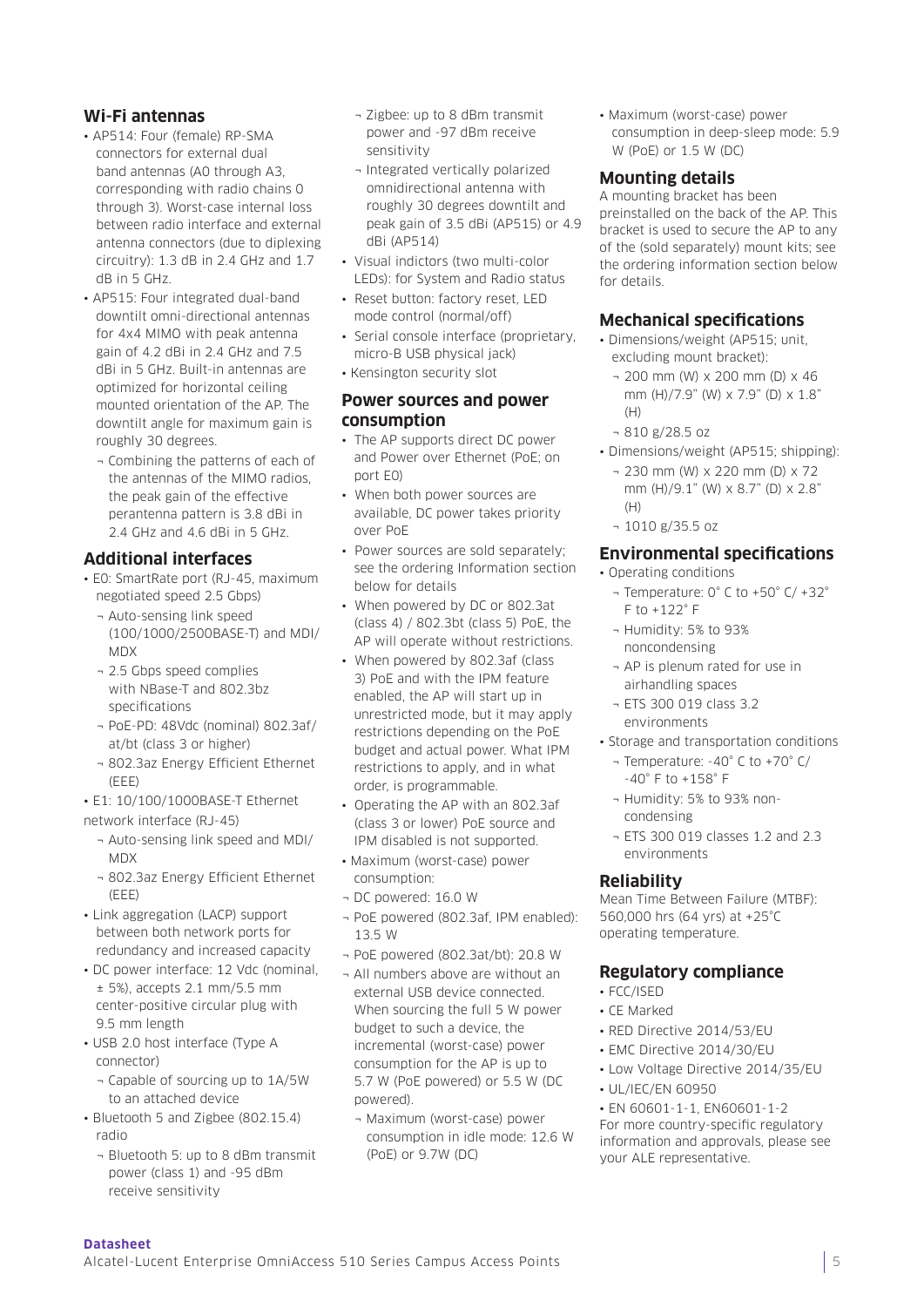#### **Regulatory model numbers**

- OAW-AP514: APIN0514
- OAW-AP515: APIN0515

#### **Certifications**

- UL2043 plenum rating
- Wi-Fi Alliance:
	- ¬ Wi-Fi CERTIFIED a, b, g, n, ac, ax
- ¬ WPA, WPA2 and WPA3 Enterprise with CNSA option, Personal (SAE), Enhnced Open (OWE)
- ¬ WMM, WMM-PS, Wi-Fi Vantage, W-Fi Agile Multiband
- ¬ Passpoint (release 2)
- Bluetooth SIG
- Ethernet Alliance (PoE, PD device, class 4)

#### **Warranty**

Hardware limited lifetime warranty.

#### **Minimum operating system software versions**

AOS-W and InstantOS 8.4.0.0.

| RF performance table   |                                                 |                                              |
|------------------------|-------------------------------------------------|----------------------------------------------|
| <b>Band, rate</b>      | Maximum transmit power (dBm) per transmit chain | Receiver sensitivity (dBm) per receive chain |
| 2.4 GHz, 802.11b       |                                                 |                                              |
| 1 Mbps                 | 18                                              | $-96$                                        |
| 11 Mbps                | 18                                              | $-88$                                        |
| 2.4 GHz, 802.11g       |                                                 |                                              |
| 6 Mbps                 | 18                                              | $-93$                                        |
| 54 Mbps                | 17                                              | $-75$                                        |
| 2.4 GHz, 802.11n HT20  |                                                 |                                              |
| MCSO                   | 18                                              | $-93$                                        |
| MCS7                   | 16                                              | $-75$                                        |
| 2.4 GHz, 802.11ax HE20 |                                                 |                                              |
| MCSO                   | 18                                              | $-92$                                        |
| MCS11                  | 14                                              | $-62$                                        |
| 5 GHz, 802.11a         |                                                 |                                              |
| 6 Mbps                 | 18                                              | $-93$                                        |
| 54 Mbps                | 17                                              | $-75$                                        |
| 5 GHz, 802.11n HT20    |                                                 |                                              |
| MCSO                   | 18                                              | $-93$                                        |
| MCS7                   | 16                                              | $-73$                                        |
|                        |                                                 |                                              |
| MCSO                   | 18                                              | $-90$                                        |
| MCS7                   | 16                                              | $-70$                                        |
|                        |                                                 |                                              |
| MCSO                   | 18                                              | $-93$                                        |
| MCS9                   | 16                                              | $-68$                                        |
| 5 GHz, 802.11ac VHT40  |                                                 |                                              |
| MCSO                   | 18                                              | $-90$                                        |
| MCS9                   | 16                                              | $-65$                                        |

1 Not available initially; will require a software upgrade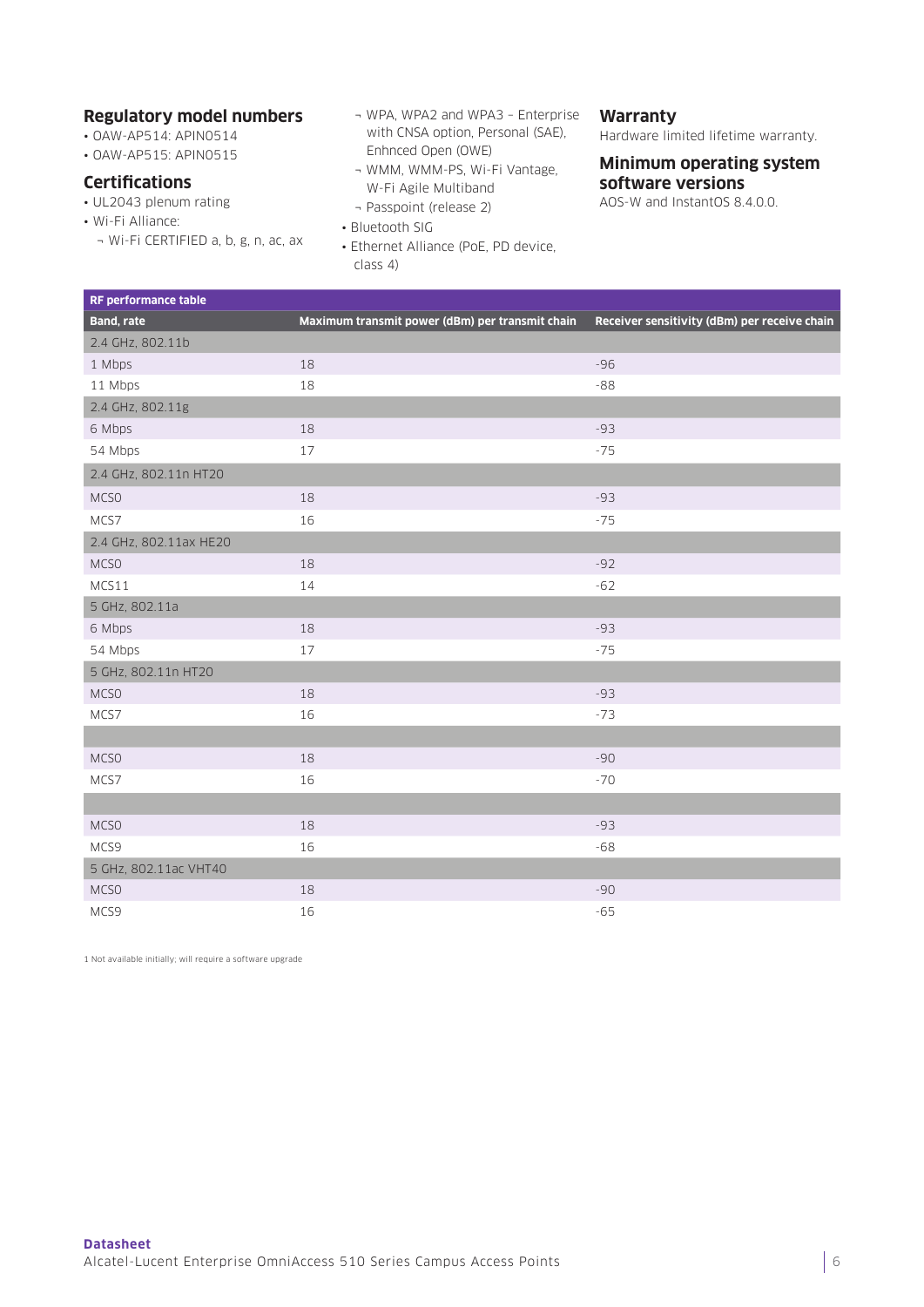| <b>Band, rate</b>      | Maximum transmit power (dBm) per transmit<br>chain | Receiver sensitivity (dBm) per receive chain |
|------------------------|----------------------------------------------------|----------------------------------------------|
| 5 GHz, 802.11ac VHT80  |                                                    |                                              |
| MCSO                   | 18                                                 | $-87$                                        |
| MCS9                   | 16                                                 | $-62$                                        |
| 5 GHz, 802.11ac VHT160 |                                                    |                                              |
| MCS <sub>0</sub>       | 18                                                 | $-84$                                        |
| MCS9                   | 16                                                 | $-59$                                        |
| 5 GHz, 802.11ax HE20   |                                                    |                                              |
| MCS <sub>0</sub>       | 18                                                 | $-90$                                        |
| MCS11                  | 14                                                 | $-60$                                        |
| 5 GHz, 802.11ax HE40   |                                                    |                                              |
| MCSO                   | 18                                                 | $-87$                                        |
| MCS11                  | 14                                                 | $-57$                                        |
| 5 GHz, 802.11ax HE80   |                                                    |                                              |
| MCSO                   | 18                                                 | $-84$                                        |
| MCS11                  | 14                                                 | $-54$                                        |
| 5 GHz, 802.11ax HE160  |                                                    |                                              |
| MCS <sub>0</sub>       | 18                                                 | $-81$                                        |
| MCS11                  | 13                                                 | $-51$                                        |

# **AP515/IAP515 antenna pattern plots**

#### **Horizontal planes (top view)**

Showing azimuth (0 degrees) and 30 degrees downtilt patterns (averaged patterns for all applicable antennas)



#### 5.5 GHz Wi-Fi (antennas 1, 2, 3, 4)



- 5.5 GHz Wi-Fi (RO) Average azimuth - 5.5 GHz Wi-Fi (RO) Average downtilt